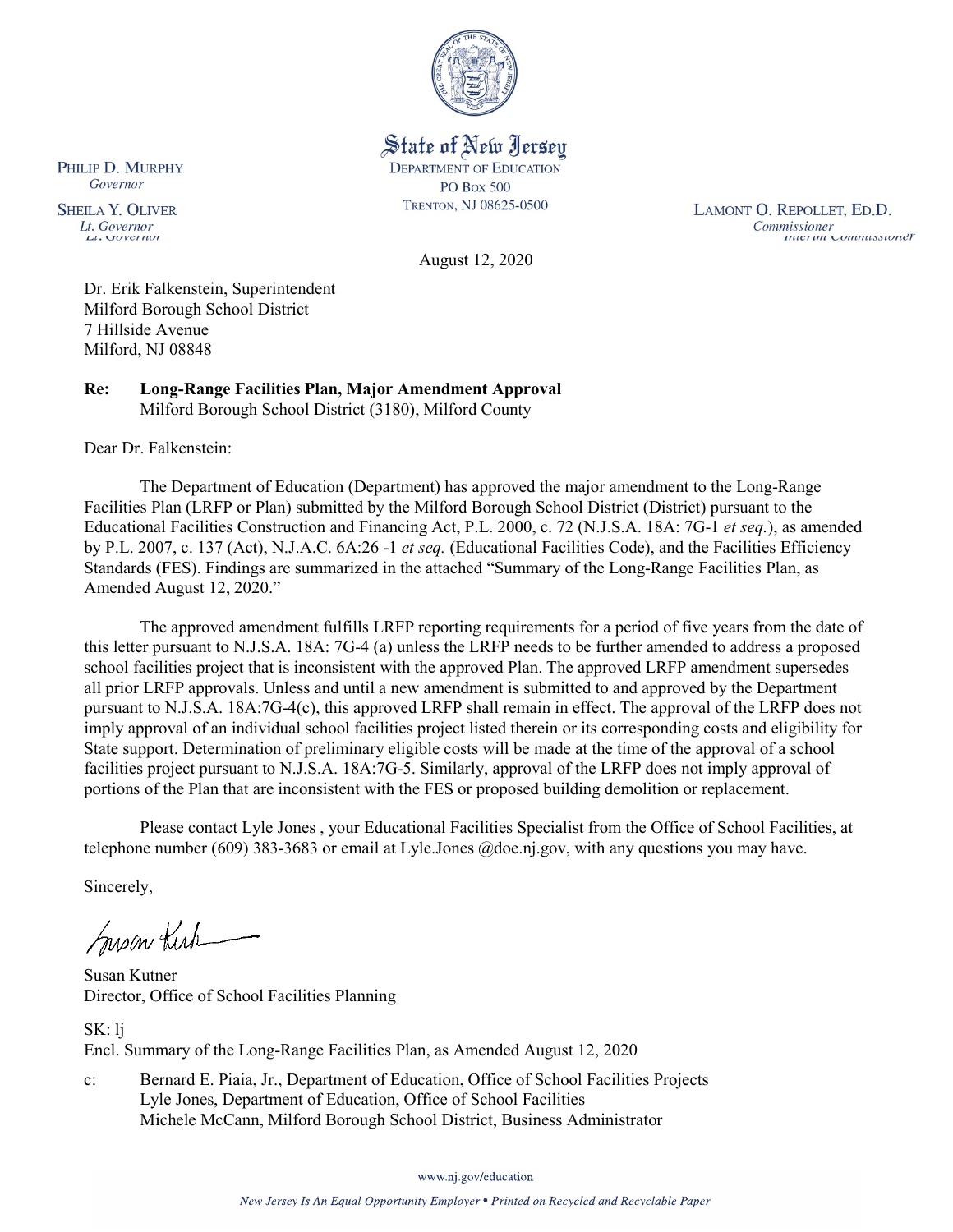# **Milford Borough School District (3180) Summary of the Long-Range Facilities Plan, as Amended August 12, 2020**

The Department of Education (Department) has completed its review of the major amendment to the Long-Range Facilities Plan (LRFP or Plan) submitted by the Milford Borough School District (District) pursuant to the Educational Facilities Construction and Financing Act, P.L. 2000, c. 72 (N.J.S.A. 18A: 7G-1 *et seq.*), as amended by P.L. 2007, c. 137 (Act), N.J.A.C. 6A:26-1 et seq. (Educational Facilities Code), and the Facilities Efficiency Standards (FES).

The following provides a summary of the District's approved amended LRFP. The summary is based on the standards set forth in the Act, the Educational Facilities Code, the FES, District-reported information in the Department's LRFP reporting system, and supporting documentation. The referenced reports in *italic* text are standard reports available on the Department's LRFP website.

# **1. Inventory Overview**

The District is classified as a Regular Operating District (ROD) for funding purposes. It provides services for students in grades PK-5.

The District identified existing and proposed schools, sites, buildings, rooms, and site amenities in its LRFP. Table 1 lists the number of existing and proposed district schools, sites, and buildings. Detailed information can be found in the *School Asset Inventory Report* and the *Site Asset Inventory Report.*

**As directed by the Department, school facilities projects that have received initial approval by the Department and have been approved by the voters, if applicable, are represented as "existing" in the LRFP.** Approved projects that include new construction and/or the reconfiguration/reassignment of existing program space are as follows: n/a.

| Category                                     | <b>Existing</b> | <b>Proposed</b> |
|----------------------------------------------|-----------------|-----------------|
| Number of Schools (assigned DOE school code) |                 |                 |
| Number of School Buildings <sup>1</sup>      |                 |                 |
| Number of Non-School Buildings <sup>2</sup>  |                 |                 |
| Number of Vacant Buildings                   |                 |                 |
| Number of Sites                              |                 |                 |

# **Table 1: Number of Schools, School Buildings, and Sites**

Based on the existing facilities inventory submitted by the District:

- Schools using leased buildings (short or long-term):  $n/a$
- Schools using temporary classroom units (TCUs), excluding TCUs supporting construction: n/a
- Vacant/unassigned school buildings:  $n/a$

 $\overline{a}$ 

*<sup>1</sup>* Includes district-owned buildings and long-term leases serving students in district-operated programs

<sup>&</sup>lt;sup>2</sup> Includes occupied district-owned buildings not associated with a school, such as administrative buildings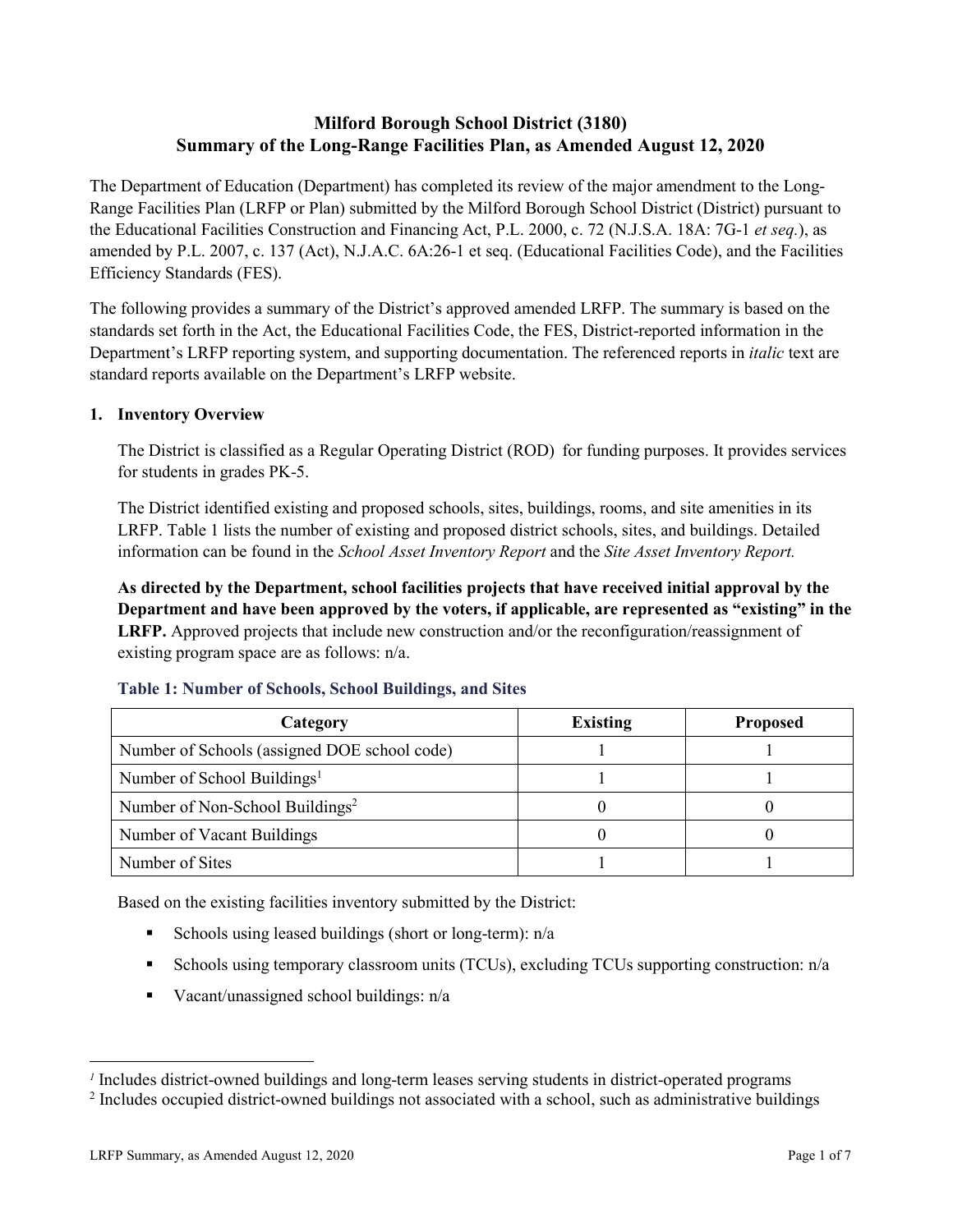Findings:

The Department has determined that the proposed inventory is adequate for approval of the District's LRFP amendment. However, the LRFP determination does not imply approval of an individual school facilities project listed within the LRFP; the District must submit individual project applications for project approval.

# **2. District Enrollments**

The District determined the number of students, or "proposed enrollments," to be accommodated for LRFP planning purposes on a district-wide basis and in each school.

The Department minimally requires the submission of a standard cohort-survival projection using historic enrollment data from the Application for School State Aid (ASSA) or NJ Smart. The cohort-survival method projection method forecasts future students based upon the survival of the existing student population as it moves from grade to grade. A survival ratio of less than 1.00 indicates a loss of students, while a survival ratio of more than 1.00 indicates the class size is increasing. For example, if a survival ratio tracking first to second grade is computed to be 1.05, the grade size is increasing by 5% from one year to the next. The cohort-survival projection methodology works well for communities with stable demographic conditions. Atypical events impacting housing or enrollments, such as an economic downturn that halts new housing construction or the opening of a charter or private school, typically makes a cohort-survival projection less reliable.

# **Proposed enrollments are based on a standard cohort-survival enrollment projection.**

Adequate supporting documentation was submitted to the Department to justify the proposed enrollments. Table 2 provides a comparison of existing and projected enrollments. All totals include special education students.

|                              | <b>Existing Enrollments</b> | <b>District Proposed Enrollments</b> |
|------------------------------|-----------------------------|--------------------------------------|
| <b>Grades</b>                | 2019-2020                   | 2024-25                              |
| PK (excl. private providers) |                             | 10                                   |
| Grades K to 5                | 49                          | 60                                   |
| Grades 6 to 8                |                             |                                      |
| Grades 9 to 12               |                             |                                      |
| Totals K to 12               | 62                          | 70                                   |

# **Table 2: Enrollments**

Findings:

The Department has determined the District's proposed enrollments to be acceptable for approval of the District's LRFP amendment. The Department will require a current enrollment projection at the time an application for a school facilities project is submitted incorporating the District's most recent enrollments in order to verify that the LRFP's planned capacity is appropriate for the updated enrollments.

# **3. District Practices Capacity**

Based on information provided in the room inventories, District Practices Capacity was calculated for each school building to determine whether adequate capacity is proposed for the projected enrollments based on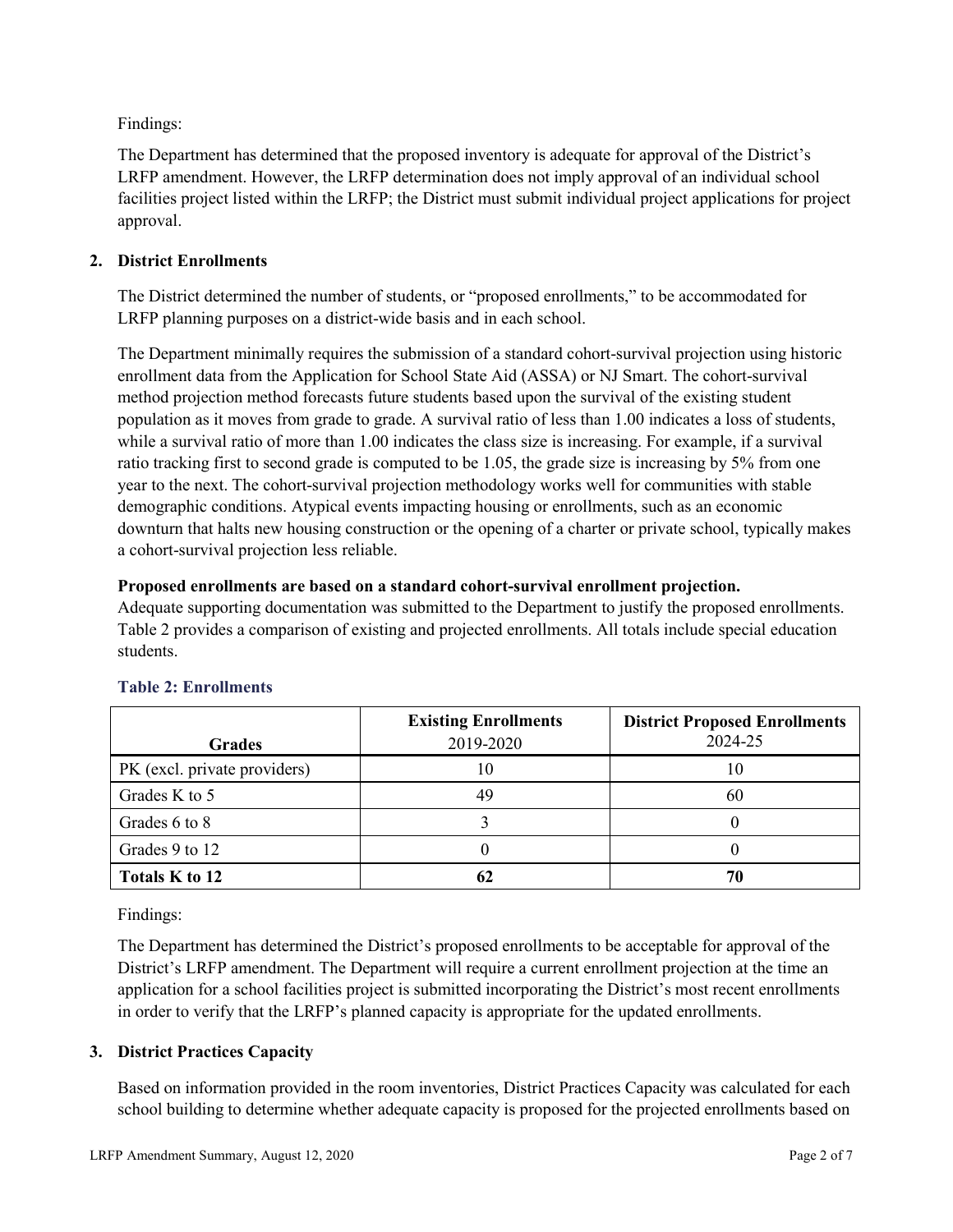district scheduling and class size practices. The capacity totals assume instructional buildings can be fully utilized regardless of school sending areas, transportation, and other operational issues. The calculations only consider district-owned buildings and long-term leases; short term leases and temporary buildings are excluded. **A capacity utilization factor of 90% for classrooms serving grades K-8 and 85% for classrooms serving grades 9-12 is applied in accordance with the FES.** No capacity utilization factor is applied to preschool classrooms.

In certain cases, districts may achieve adequate District Practices Capacity to accommodate enrollments but provide inadequate square feet per student in accordance with the FES, resulting in educational adequacy issues and "Unhoused Students." Unhoused students are considered in the "Functional Capacity" calculations used to determine potential State support for school facilities projects and are analyzed in Section 4.

Table 3 provides a summary of proposed enrollments and existing and proposed District-wide capacities. Detailed information can be found in the LRFP website reports titled *FES and District Practices Capacity Report, Existing Rooms Inventory Report, and Proposed Rooms Inventory Report.*

| <b>Grades</b>              | <b>Proposed</b><br><b>Enrollments</b> | <b>Existing</b><br><b>District</b><br><b>Practices</b><br>Capacity | <b>Existing</b><br>Deviation* | <b>Proposed</b><br><b>District</b><br><b>Practices</b><br>Capacity | <b>Proposed</b><br>Deviation* |
|----------------------------|---------------------------------------|--------------------------------------------------------------------|-------------------------------|--------------------------------------------------------------------|-------------------------------|
| Elementary ( $PK$ to 5)    | 70                                    | 144.60                                                             | 74.60                         | 144.60                                                             | 74.60                         |
| Middle $(6 \text{ to } 8)$ | 0                                     | 0.00                                                               | 0.00                          | 0.00                                                               | 0.00                          |
| High $(9 \text{ to } 12)$  | 0                                     | 0.00                                                               | 0.00                          | 0.00                                                               | 0.00                          |
| <b>District Totals</b>     | 70                                    | 144.60                                                             | 74.60                         | 144.60                                                             | 74.60                         |

# **Table 3: District Practices Capacity Analysis**

*\* Positive numbers signify surplus capacity; negative numbers signify inadequate capacity. Negative values for District Practices capacity are acceptable for approval if proposed enrollments do not exceed 100% capacity utilization.*

Considerations:

- Based on the proposed enrollments and existing room inventories, the District is projected to have inadequate capacity for the following grade groups, assuming all school buildings can be fully utilized: n/a
- Adequate justification has been provided by the District if the proposed capacity for a school significantly deviates from the proposed enrollments. Generally, surplus capacity is acceptable for LRFP approval if additional capacity is not proposed through new construction.

# Findings:

The Department has determined that proposed District capacity, in accordance with the proposed enrollments, is adequate for approval of the District's LRFP amendment. The Department will require a current enrollment projection at the time an application for a school facilities project is submitted, incorporating the District's most recent Fall Enrollment Report, in order to verify that the LRFP's planned capacity meets the District's updated enrollments.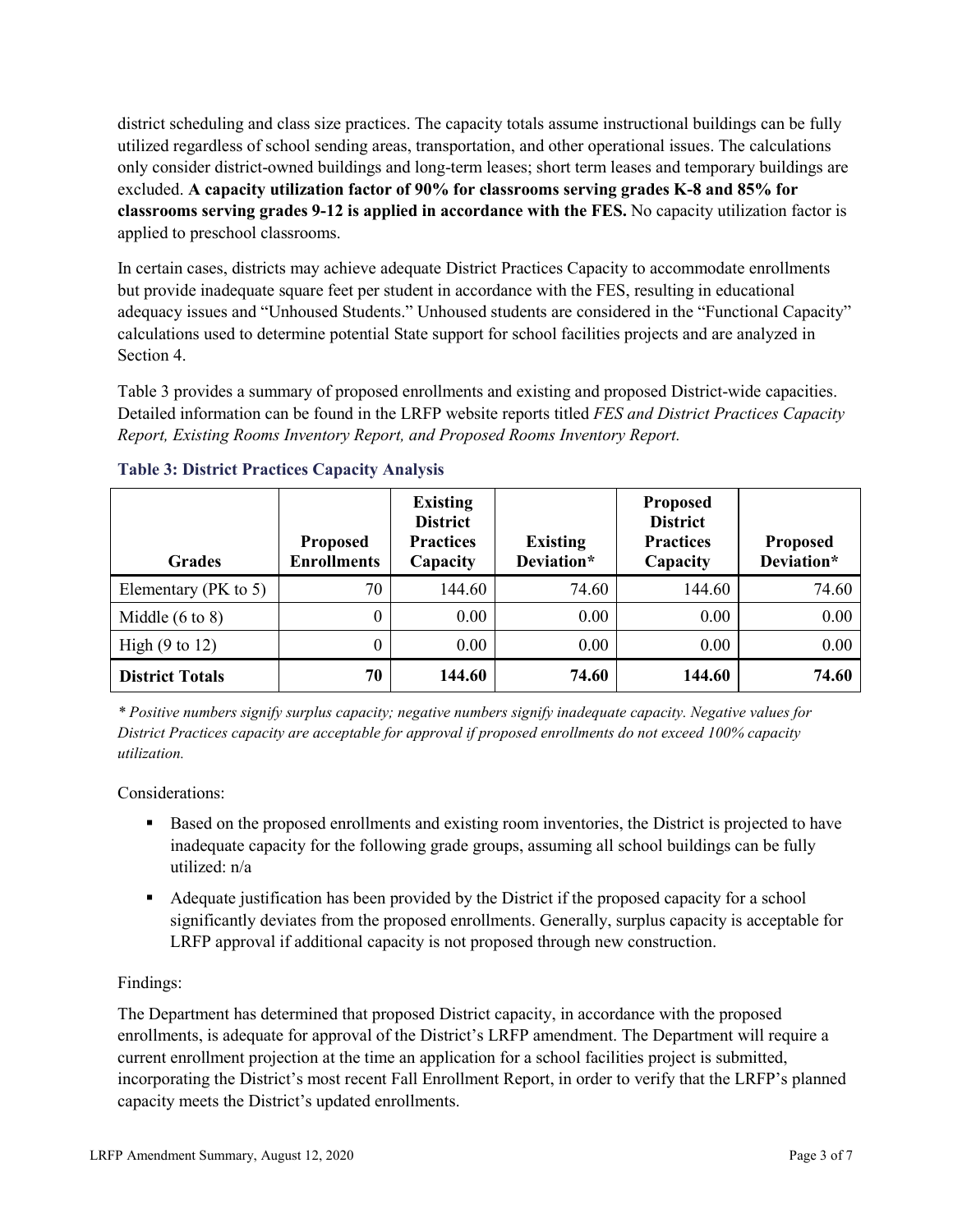### **4. New Construction Funding Eligibility**

*Functional Capacity* was calculated and compared to the proposed enrollments to provide a **preliminary estimate** of Unhoused Students and new construction funding eligibility. **A final determination will be made at the time of project application approval.**

*Functional Capacity* is the adjusted gross square footage of a school building *(total gross square feet minus excluded space)* divided by the minimum area allowance per full-time equivalent student for the grade level contained therein. *Unhoused Students* is the number of students projected to be enrolled in the District that exceeds the Functional Capacity of the District's schools pursuant to N.J.A.C. 6A:26-2.2(c). *Excluded Square Feet* includes (1) square footage exceeding the FES for any pre-kindergarten, kindergarten, general education, or self-contained special education classroom; (2) grossing factor square footage *(corridors, stairs, mechanical rooms, etc.)* that exceeds the FES allowance, and (3) square feet proposed to be demolished or discontinued from use. Excluded square feet may be revised during the review process for individual school facilities projects.

Table 4 provides a preliminary assessment of the Functional Capacity, Unhoused Students, and Estimated Maximum Approved Area for Unhoused Students for each FES grade group. The calculations exclude temporary facilities and short-term leased buildings. School buildings proposed for whole or partial demolition or reassignment to a non-school use are excluded from the calculations pending project application review. If a building is proposed to be reassigned to a different school, the square footage is applied to the proposed grades after reassignment. Buildings that are not assigned to a school are excluded from the calculations. In addition, only preschool students eligible for state funding (former ECPA students) are included. Detailed information concerning the calculations can be found in the *Functional Capacity and Unhoused Students Report* and the *Excluded Square Footage Report.*

| Category                                     | PK/K to 5 | 6 to 8   | 9 to 12  | <b>Total</b> |
|----------------------------------------------|-----------|----------|----------|--------------|
| Eligible PK /K-12 Proposed Enrollments       | 70        | $\theta$ | 0        |              |
| FES Area Allowance (SF/student)              | 125.00    | 134.00   | 151.00   |              |
| <b>Prior to Completion of Proposed Work:</b> |           |          |          |              |
| <b>Existing Gross Square Feet</b>            | 19,513    | $\Omega$ | 0        | 19,513       |
| <b>Adjusted Gross Square Feet</b>            | 19,355    | $\theta$ | $\theta$ | 19,355       |
| <b>Adjusted Functional Capacity</b>          | 154.84    | 0.00     | 0.00     |              |
| <b>Unhoused Students</b>                     | 0.00      | 0.00     | 0.00     |              |
| Est. Max. Area for Unhoused Students         | 0.00      | 0.00     | 0.00     |              |
| <b>After Completion of Proposed Work:</b>    |           |          |          |              |
| Gross Square Feet                            | 19,513    | $\theta$ | $\theta$ | 19,513       |
| New Gross Square Feet                        | $\theta$  | $\Omega$ | $\Omega$ | $\Omega$     |
| <b>Adjusted Gross Square Feet</b>            | 19,355    | $\Omega$ | $\Omega$ | 19,355       |
| <b>Functional Capacity</b>                   | 154.84    | 0.00     | 0.00     |              |
| <b>Unhoused Students after Construction</b>  | 0.00      | 0.00     | 0.00     |              |
| Est. Max. Area Remaining                     | 0.00      | 0.00     | 0.00     |              |

#### **Table 4: Estimated Maximum Approved Area for Unhoused Students**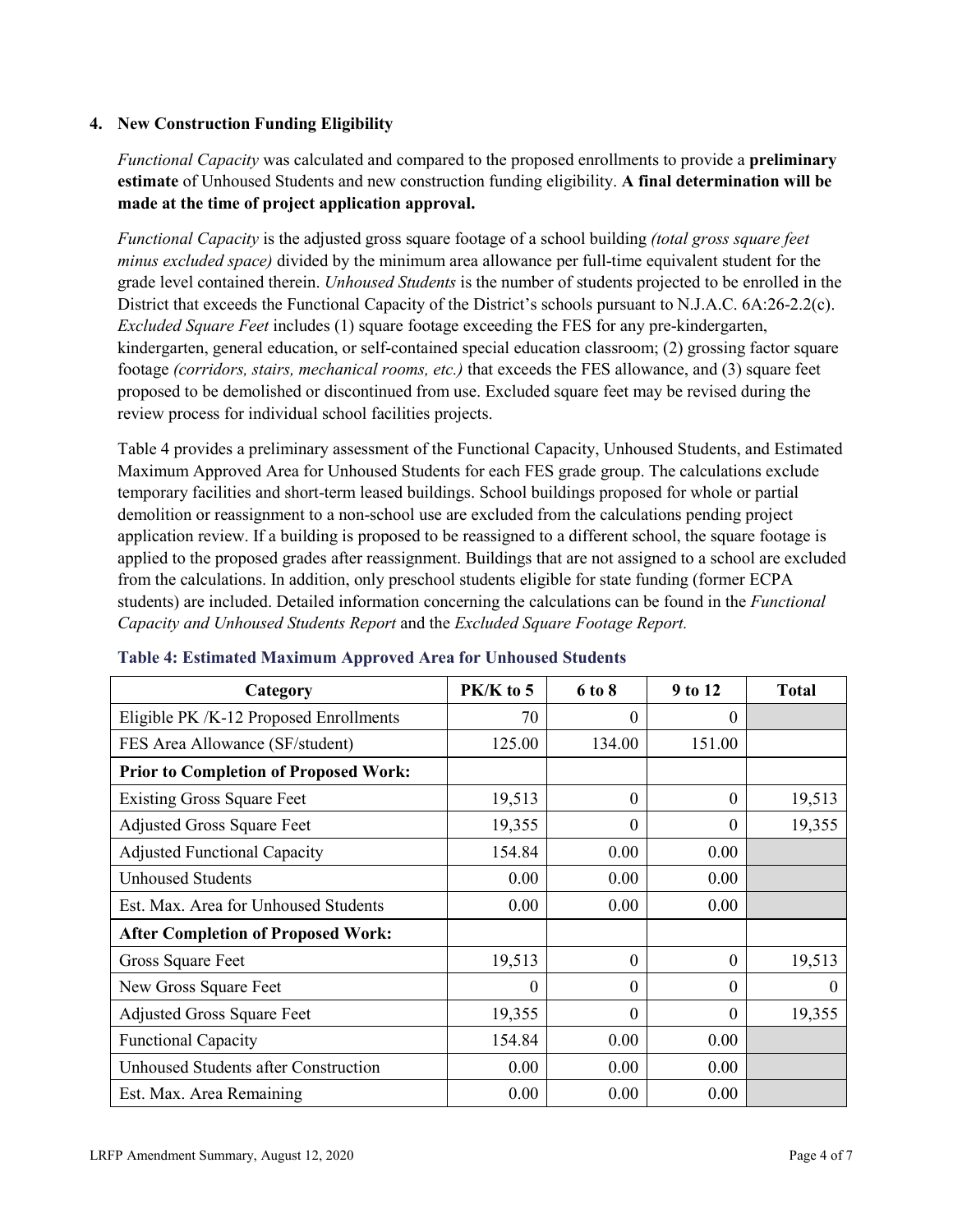Facilities used for non-instructional or non-educational purposes are ineligible for State support under the Act. However, projects for such facilities shall be reviewed by the Department to determine whether they are consistent with the District's LRFP and whether the facility, if it is to house students (full or part time) conforms to educational adequacy requirements. These projects shall conform to all applicable statutes and regulations.

Estimated costs represented in the LRFP by the District are for capital planning purposes only. The estimates are not intended to represent preliminary eligible costs or final eligible costs of approved school facilities projects.

Considerations:

- The District does not have approved projects pending completion, as noted in Section 1, that impact the Functional Capacity calculations.
- **The Functional Capacity calculations** *exclude* square feet proposed for demolition or discontinuation for the following FES grade groups and school buildings pending a feasibility study and project review: n/a.
- Based on the preliminary assessment, the District has Unhoused Students prior to the completion of proposed work for the following FES grade groups: n/a.
- New construction is proposed for the following FES grade groups: n/a.
- Proposed new construction exceeds the estimated maximum area allowance for Unhoused Students prior to the completion of the proposed work for the following grade groups: n/a.
- The District, based on the preliminary LRFP assessment, will not have Unhoused Students after completion of the proposed LRFP work. If the District is projected to have Unhoused Students, adequate justification has been provided to confirm educational adequacy in accordance with Section 6 of this determination.

# Findings:

Functional Capacity and Unhoused Students calculated in the LRFP are preliminary estimates. Preliminary Eligible Costs (PEC) and Final Eligible Costs (FEC) will be included in the review process for specific school facilities projects. A feasibility study undertaken by the District is required if building demolition or replacement is proposed per N.J.A.C. 6A:26-2.3(b)(10).

# **5. Proposed Work**

The District assessed program space, capacity, and physical plant deficiencies to determine corrective actions. Capital maintenance, or *"system actions,"* address physical plant deficiencies due to operational, building code, and /or life cycle issues. Inventory changes, or *"inventory actions,*" add, alter, or eliminate sites, site amenities, buildings, and/or rooms.

The Act (N.J.S.A. 18A:7G-7b) provides that all school facilities shall be deemed suitable for rehabilitation unless a pre-construction evaluation undertaken by the District demonstrates to the satisfaction of the Commissioner that the structure might pose a risk to the safety of the occupants even after rehabilitation or that rehabilitation is not cost-effective. Pursuant to N.J.A.C. 6A:26-2.3(b)(10), the Commissioner may identify school facilities for which new construction is proposed in lieu of rehabilitation for which it appears from the information presented that new construction is justified, provided, however, that for such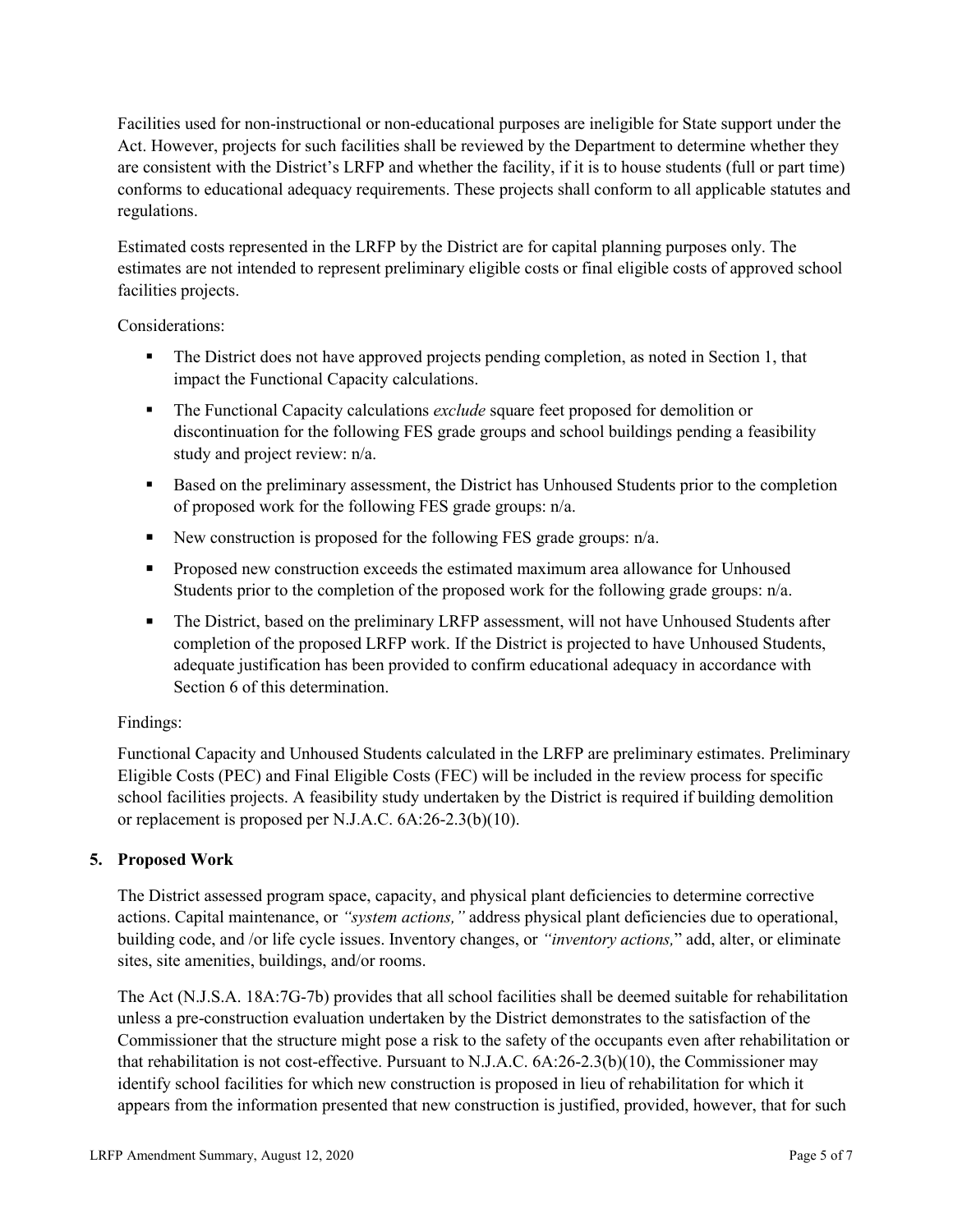school facilities so identified, the District must submit a feasibility study as part of the application for the specific school facilities project. The cost of each proposed building replacement is compared to the cost of additions or rehabilitation required to eliminate health and safety deficiencies and to achieve the District's programmatic model.

Table 5 lists the scope of work proposed for each school based on the building(s) serving their student population. Proposed inventory changes are described in the LRFP website reports titled *"School Asset Inventory Report and "Proposed Room Inventory Report."* Information concerning proposed systems work, or capital maintenance can be found in the "LRFP Systems Action Summary Report.".

With the completion of the proposed work, the following schools are proposed to be eliminated: n/a; the following schools are proposed to be added: n/a.

| <b>Proposed Scope of Work</b>                                                                  | <b>Applicable Schools</b> |
|------------------------------------------------------------------------------------------------|---------------------------|
| <b>Renovation only</b> (no new construction)                                                   |                           |
| System actions only (no inventory actions)                                                     | Milford Boro School       |
| Existing inventory actions only (no systems actions)                                           | n/a                       |
| Systems and inventory changes                                                                  | n/a                       |
| <b>New construction</b>                                                                        |                           |
| Building addition only (no systems actions)                                                    | n/a                       |
| Renovation and building addition (system, existing<br>inventory, and new construction actions) | n/a                       |
| New building on existing site                                                                  | n/a                       |
| New building on new or expanded site                                                           | n/a                       |
| Site and building disposal (in addition to above scopes)                                       |                           |
| Partial building demolition                                                                    | n/a                       |
| Whole building demolition                                                                      | n/a                       |
| Site and building disposal or discontinuation of use                                           | n/a                       |

### **Table 5: School Building Scope of Work**

Findings:

The Department has determined that the proposed work is adequate for approval of the District's LRFP amendment. However, Department approval of proposed work in the LRFP does not imply the District may proceed with a school facilities project. The District must submit individual project applications with cost estimates for Department project approval. Both school facilities project approval and other capital project review require consistency with the District's approved LRFP.

# **6. Proposed Room Inventories and the Facilities Efficiency Standards**

The District's proposed school buildings were evaluated to assess general educational adequacy in terms of compliance with the FES area allowance pursuant to N.J.A.C. 6A:26-2.2 and 2.3.

District schools proposed to provide less square feet per student than the FES after the completion of proposed work as indicated in Table 5 are as follows: n/a